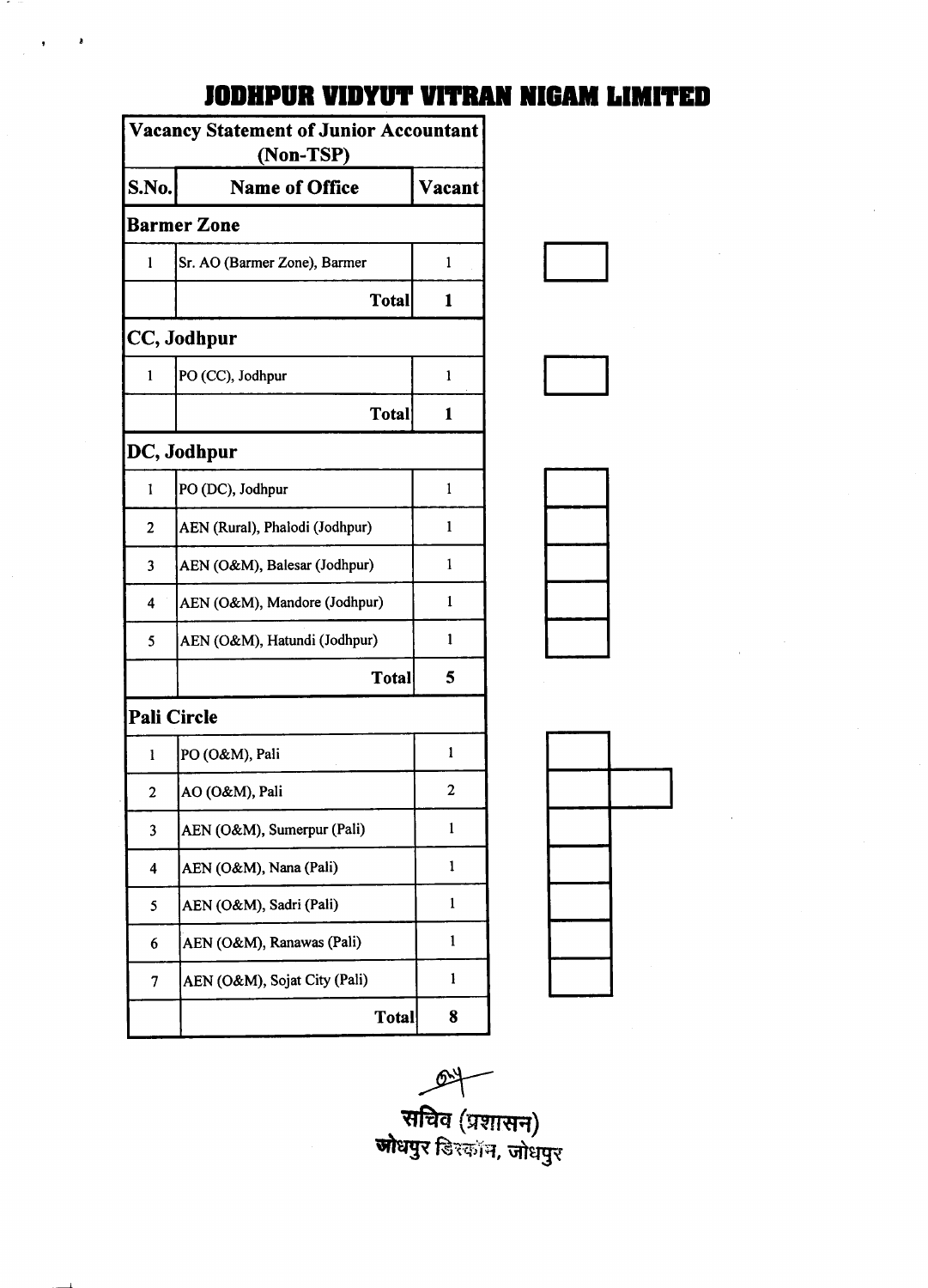|                         | S.No. Name of Office            | Vacant       |
|-------------------------|---------------------------------|--------------|
|                         | Sirohi Circle                   |              |
| 1                       | PO (O&M), Sirohi                | 1            |
| $\overline{2}$          | AEN (O&M), Sheoganj (Sirohi)    | 1            |
|                         | <b>Total</b>                    | 2            |
|                         | <b>Jalore Circle</b>            |              |
| $\mathbf{1}$            | PO (O&M), Jalore                | $\mathbf{1}$ |
| $\overline{\mathbf{c}}$ | AO (O&M), Jalore                | 3            |
| 3                       | AEN (O&M), Sayala (Jalore)      | 1            |
| $\overline{\mathbf{4}}$ | AEN (O&M), Chittalwana (Jalore) | $\mathbf{1}$ |
| 5                       | AEN (O&M), Ahore (Jalore)       | 1            |
| 6                       | AEN (O&M), Bhadarna (Jalore)    | 1            |
| 7                       | AEN (O&M), Jiwana (Jalore)      | 1            |
|                         | Total                           | 9            |
|                         | <b>Barmer Circle</b>            |              |
| 1                       | PO (O&M), Barmer                | 1            |
| $\overline{c}$          | AO (O&M), Barmer                | 4            |
| 3                       | AEN (O&M), Padru (Barmer)       | 1            |
| 4                       | AEN (O&M), Gudamalani (Barmer)  | 1            |
| 5                       | AEN (O&M), Dhorimanna (Barmer)  | $\mathbf{1}$ |
| 6                       | AEN (O&M), Ramsar (Barmer)      | 1            |
| 7                       | AEN (O&M), Sedwa (Barmer)       | 1            |
| 8                       | AEN (O&M), Fagaliya (Barmer)    | 1            |
| 9                       | AEN (O&M), Sindhari (Barmer)    | 1            |
| 10                      | AEN (O&M), Baytoo (Barmer)      | $\mathbf{1}$ |
|                         | <b>Total</b>                    | 13           |

 $\label{eq:2.1} \frac{1}{\left(1-\frac{1}{2}\right)}\left(\frac{1}{2}\right)^{2}=\frac{1}{2}\left(\frac{1}{2}\right)^{2}.$ 



.W . सचिव (प्रशासन)<br>**जोधपु**र डिस्कॉम, जोधपुर

 $\gamma$  ,  $\gamma$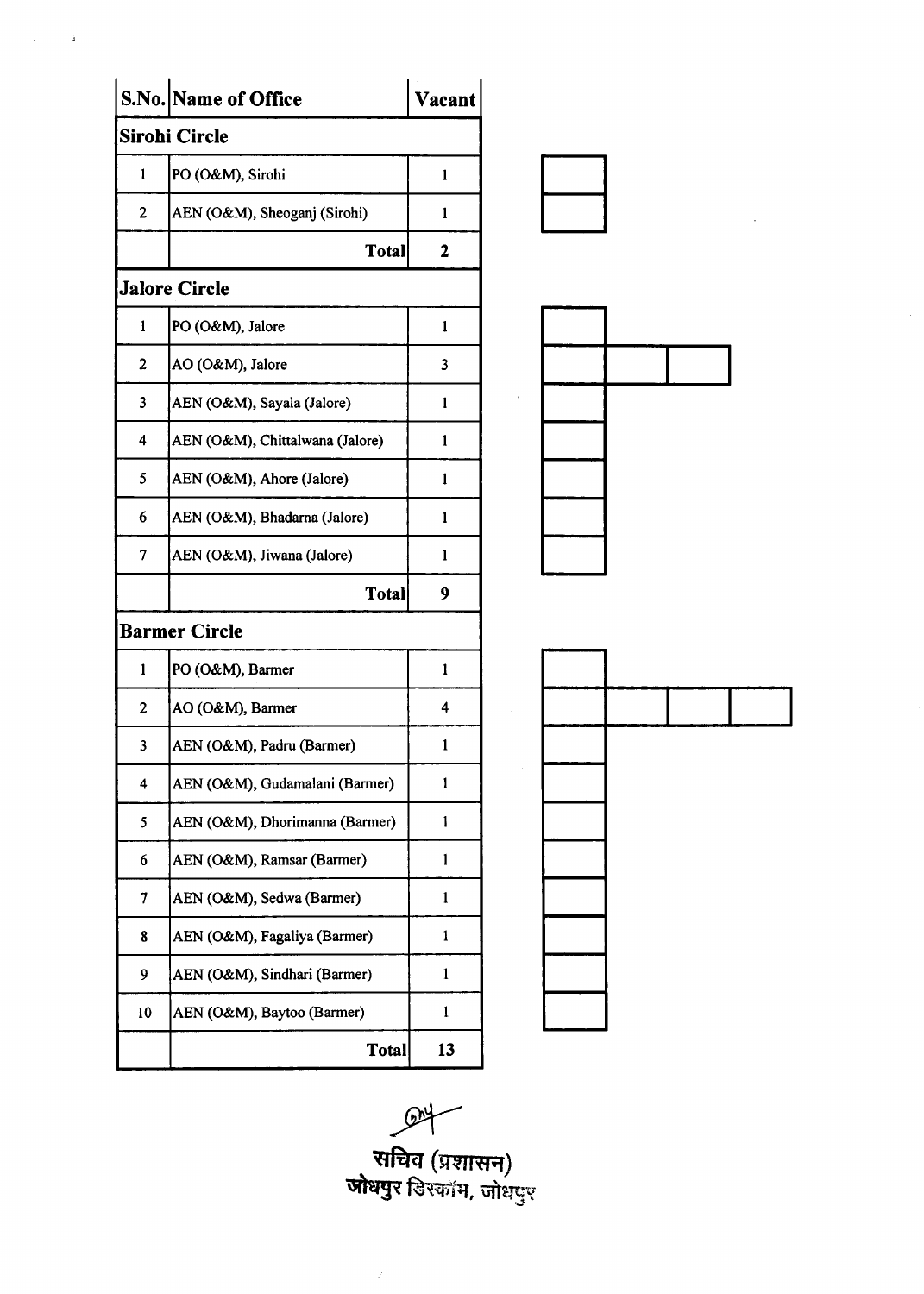| S.No.                   | <b>Name of Office</b>            | Vacant       |
|-------------------------|----------------------------------|--------------|
| <b>Jaisalmer Circle</b> |                                  |              |
| 1                       | PO (O&M), Jaisalmer              | 1            |
| 2                       | AEN (Rural), Jaisalmer           | 1            |
| 3                       | AEN (O&M), Bhaniyana (Jaisalmer) | 1            |
|                         | <b>Total</b>                     | 3            |
|                         | DC, Bikaner Circle               |              |
| 1                       | PO (DC), Bikaner                 | 1            |
|                         | <b>Total</b>                     | 1            |
|                         | <b>Churu Circle</b>              |              |
| 1                       | PO (O&M), Churu                  | 1            |
| 2                       | AO (O&M), Churu                  | 1            |
|                         | Total                            | $\mathbf{2}$ |
|                         | <b>Hanumangarh Circle</b>        |              |
| 1                       | PO (O&M), Hanumangarh            | 1            |
| $\overline{2}$          | AO (O&M), Hanumangarh            | 1            |
|                         | <b>Total</b>                     | $\mathbf 2$  |
|                         | Sriganganagar Circle             |              |
| 1                       | PO (O&M), Sriganganagar          | 1            |
| $\overline{\mathbf{c}}$ | AO (O&M), Sriganganagar          | 1            |
| 3                       | AEN (O&M), Sadulsahar (SGNR)     | 1            |
| 4                       | AEN (Rural), Sriganganagar       | ı            |
|                         | Total                            | 4            |
|                         | <b>Gross Total</b>               | 51           |











**स**चिव (प्रशासन) .w **जोधपु**र िल्लांम, जोधपुर

÷